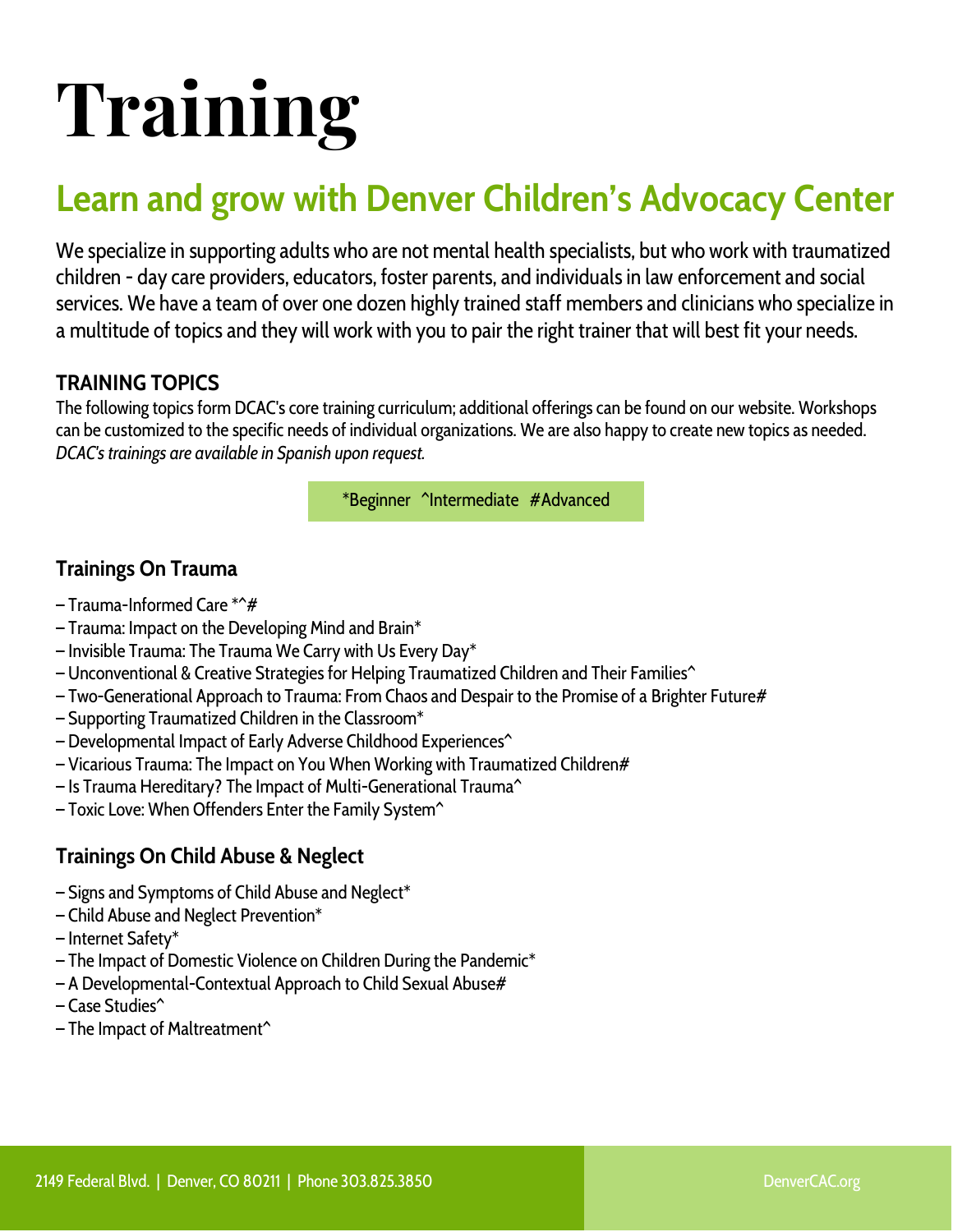# **Trainings On Sexuality**

- Childhood Sexuality: From Normal to Problematic and Abusive\*
- Problematic Sexualized Behaviors: Advanced Interventions#
- How to Talk to Kids about Sexual Development\*

# **Trainings On Intervention Methods**

- Promoting Childhood Resilience through Trauma-Sensitive Yoga & Mindfulness\*
- Mindfulness and Stress Management\*
- Childhood Interrupted: A Developmentally Informed, Biologically Respectful Approach^
- Conscious Discipline\*
- $-$  Self-regulation and coping skills for children<sup> $\hat{}$ </sup>
- Trauma-Sensitive Interventions\*
- Positive Discipline for Challenging Times\*

# **Trainings for Victim Services Professionals**

- Secondary Trauma in the Workplace\*^
- Talking to Children About Immigration Issues^
- But It's Contagious! The Impact and Effects of Working and/or Living with Traumatized Children^
- Addressing Human Trafficking of Minors\*^#
- Case Studies^
- Coping with Anxiety and Depression During Challenging Times\*
- Medical Aspects of Child Abuse and Neglect: When a Medical Examination Is Needed^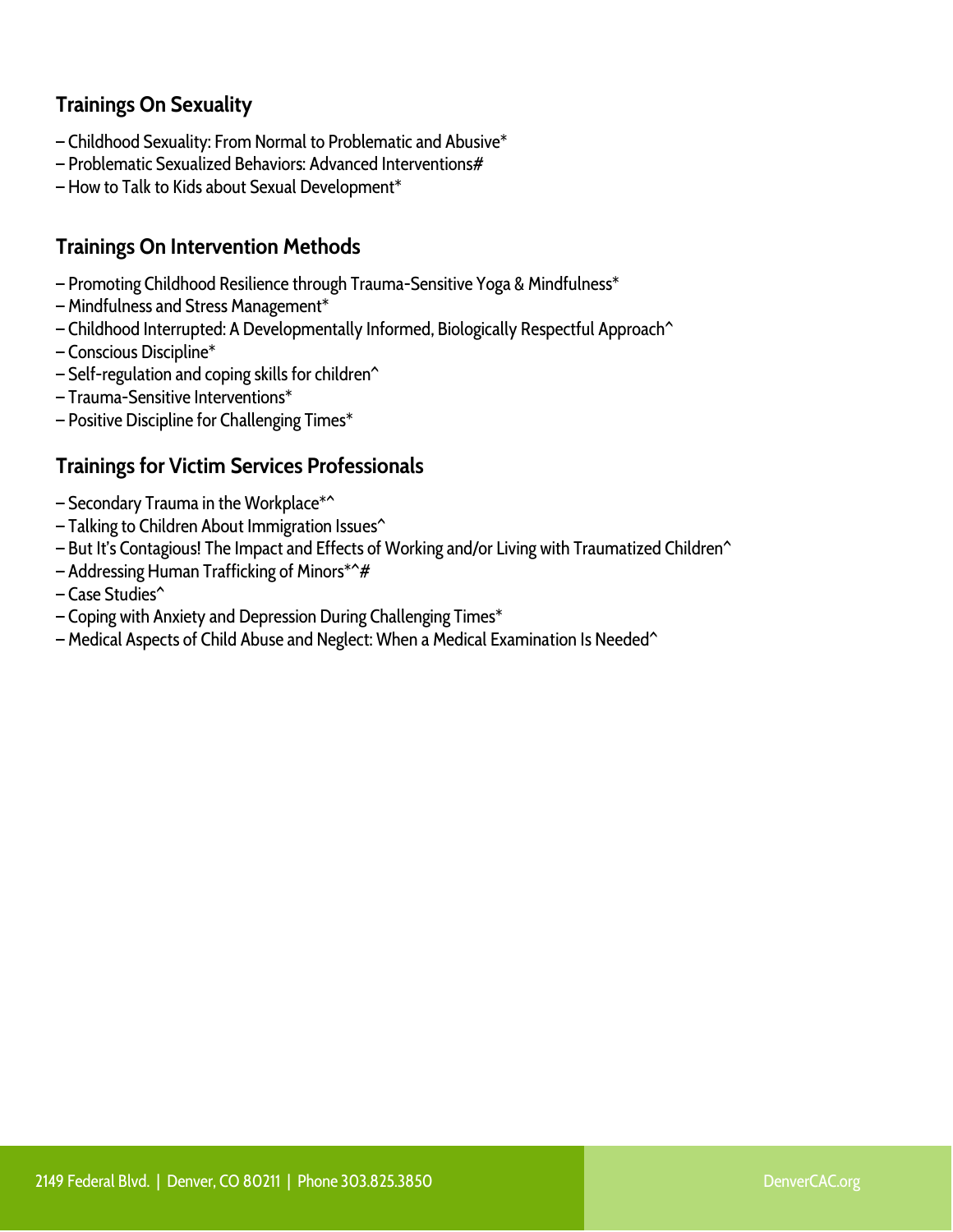# **Training descriptions**

# **TRAINING ON TRAUMA**

#### Trauma: Impact on the Developing Mind and Brain

A child's brain development is profoundly influenced by his or her experience. Adverse experiences such as abuse, neglect or exposure to violence can shape the organization of the brain, which, in turn, influences the capacity of the brain to help a child think, feel and behave. Understanding the origins of these problems and how they can be identified and addressed is one of the major challenges for professionals working with traumatized children.

# Invisible Trauma: The Trauma We Carry with Us Every Day

Working and/or living with traumatized children is challenging, rewarding, and replete with difficulties. Traumatized children have often internalized a "negative mental representation" of themselves, of caretakers, and of the world and then reenact this negative blueprint with their families, foster families, or foster-adoptive families. This may then elicit strong reactions from these caregivers. Intense transference and countertransference responses are likely to be displayed between the traumatized child and the caregivers. Understanding these responses is paramount to successfully maintain the placement of difficult children. This workshop describes and addresses the most commonly observed transference and countertransference issues in working and/or living with traumatized children. Multiple interventions are also described.

# Unconventional & Creative Strategies for Helping Traumatized Children and Their Families

Traumatized children present a multiplicity of problems and needs. It is often mind-boggling for the foster parent, the adoptive parent, the caseworker, and/or the therapist to know where to begin an attempt to turn things around in their lives.

This workshop is designed to teach a variety of goals, objectives, and unconventional treatment strategies that is geared to provide some order to an otherwise overwhelming situation. Case vignettes will be used throughout the presentation.

# **TRAINING ON CHILD ABUSE AND NEGLECT**

# Signs and Symptoms of Child Abuse & Neglect

This presentation focuses on the understanding of child abuse and neglect as well as the different signs/identifiers of abuse presented by children, adolescents and their families. The presentation also provides the attendees with tools to appropriately respond to a disclosure of abuse and with interventions on how to support children and adolescents through this difficult process.

# A Developmental-Contextual Approach to Child Sexual Abuse

This presentation focuses on a developmental-contextual model of understanding the impact of child sexual abuse within the context of whole life experiences. Differential outcomes, ranging from no apparent symptoms to the development of offending behaviors, will be explored within a matrix of variables relevant to the child's individual experience of and unique adaptation to the abuse. This workshop presents the work product of the Kempe Children's Center's "Perpetration Prevention Study Group." The work of the Study Group has been summarized in the book *Web of Meaning: A Developmental-Contextual Approach in Sexual Abuse Treatment*, Gail Ryan & Associates, 1999, Safer Society Press.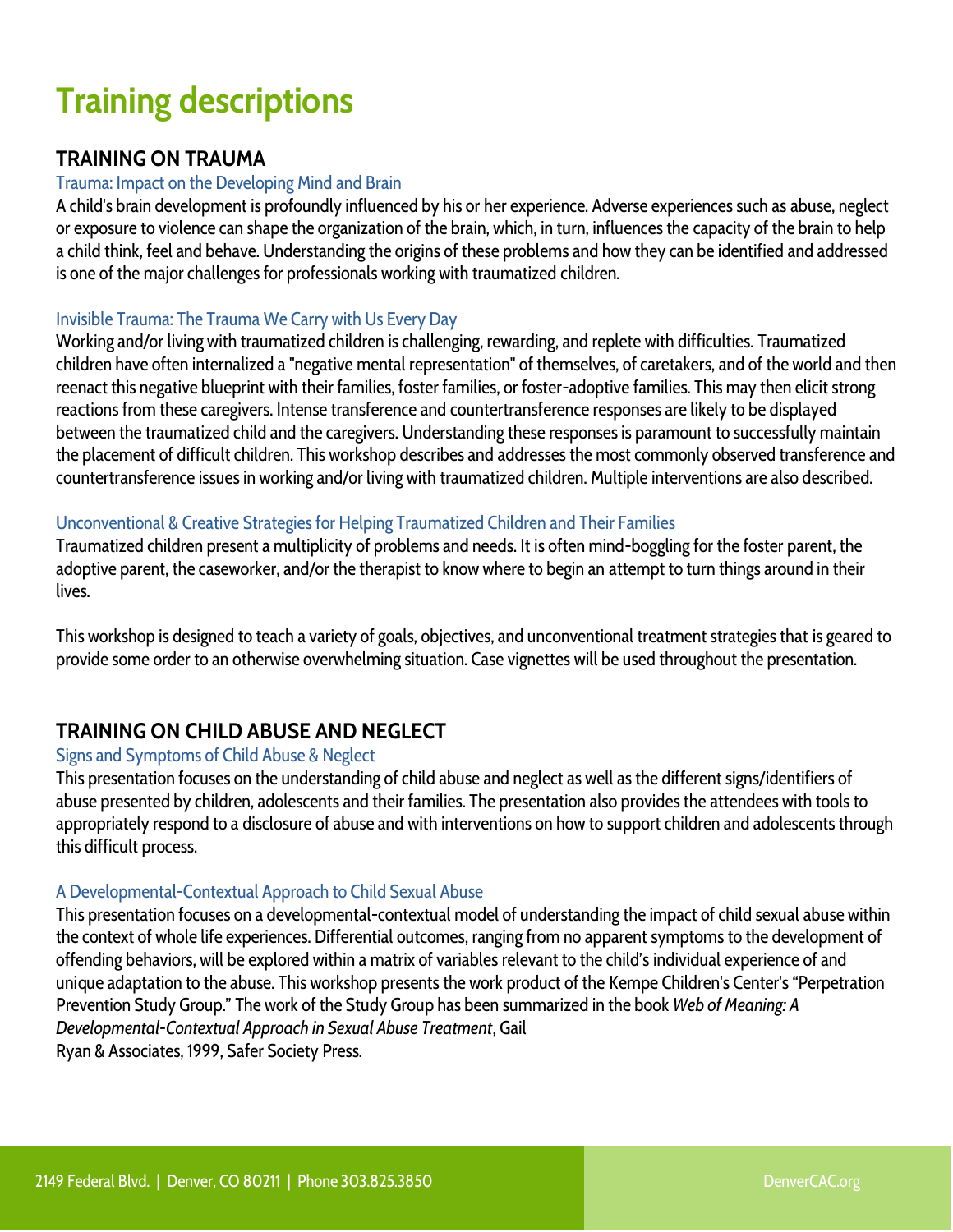#### Internet Safety

Participants can expect to learn about the most popular social media apps accessed by children/teens, common text language used online, and risk associated with internet usage. In addition, caregivers will learn how to build trust in relation to online activity, how to enable parental controls, and how to set boundaries for internet use. General guidelines for kids and caregivers on the "dos" and "don'ts" of the internet will also be addressed.

# **TRAINING ON SEXUALITY**

#### Childhood Sexuality: From Normal to Problematic and Abusive

This course addresses the complexities and challenges that professionals face when attempting to understand and address many of the sexualized behaviors displayed by traumatized children. We will define what constitutes healthy, expectable, sexual behaviors in children according to different developmental stages. This course also focuses on children who have experienced disruptions in healthy sexual development and therefore manifest a wide range of sexualized behaviors, from reactive to problematic and abusive. Case examples are included to illustrate the continuum of sexualized behaviors.

#### Problematic Sexualized Behaviors: Advanced Interventions

During this 3 hour training, the facilitator will go over a challenging case study. She will share with the audience the theoretical models used to assess the problematic and chronic sexualized behaviors the case presented as well as the interventions implemented. Also, she will address a variety of interventions not used- but that in retrospect could have been extremely useful. This training requires attendees to get familiarized with the case before the course.

# **TRAINING ON INTERVENTIONS**

# Promoting Childhood Resilience through Trauma-Sensitive Yoga & Mindfulness

Join us for a workshop gathering To learn how yoga and mindfulness practices can promote resilience and mitigate the consequences of childhood trauma. This training is designed for educators, social workers, mental health clinicians, and other professions who work directly with traumatized children, teens, and families. Training Objectives Include:

- Define childhood trauma and understand its impact on brain development
- Learn why yoga and mindfulness are effectives tools for promoting resilience
- Identify essential components of trauma-sensitive yoga and mindfulness interventions
- Practice simple yoga and mindfulness exercises that are accessible, adaptable, appropriate, and effective for building resilience among traumatized people.

# But It's Contagious! The Impact and Effects of Working and/or Living with Traumatized Children

Over the past years, different names have been used to describe this phenomenon including vicarious trauma, compassion fatigue, secondary trauma, and cost of caring. All these concepts emphasize the idea that trauma is contagious and that it can be transmitted from one person to another. Working and/or living with children who have been traumatized changes the caretaker in both positive and not so positive ways. *But It's Contagious!* focuses on the internal and external changes that a caretaker is likely to experience as the direct result of their empathic engagement with traumatized children. The last segment of the presentation is used to describe

different interventions to lessen the impact and effects of working and/or living with traumatized children. *But It's Contagious!* is a dynamic and interactive presentation that requires audience participation.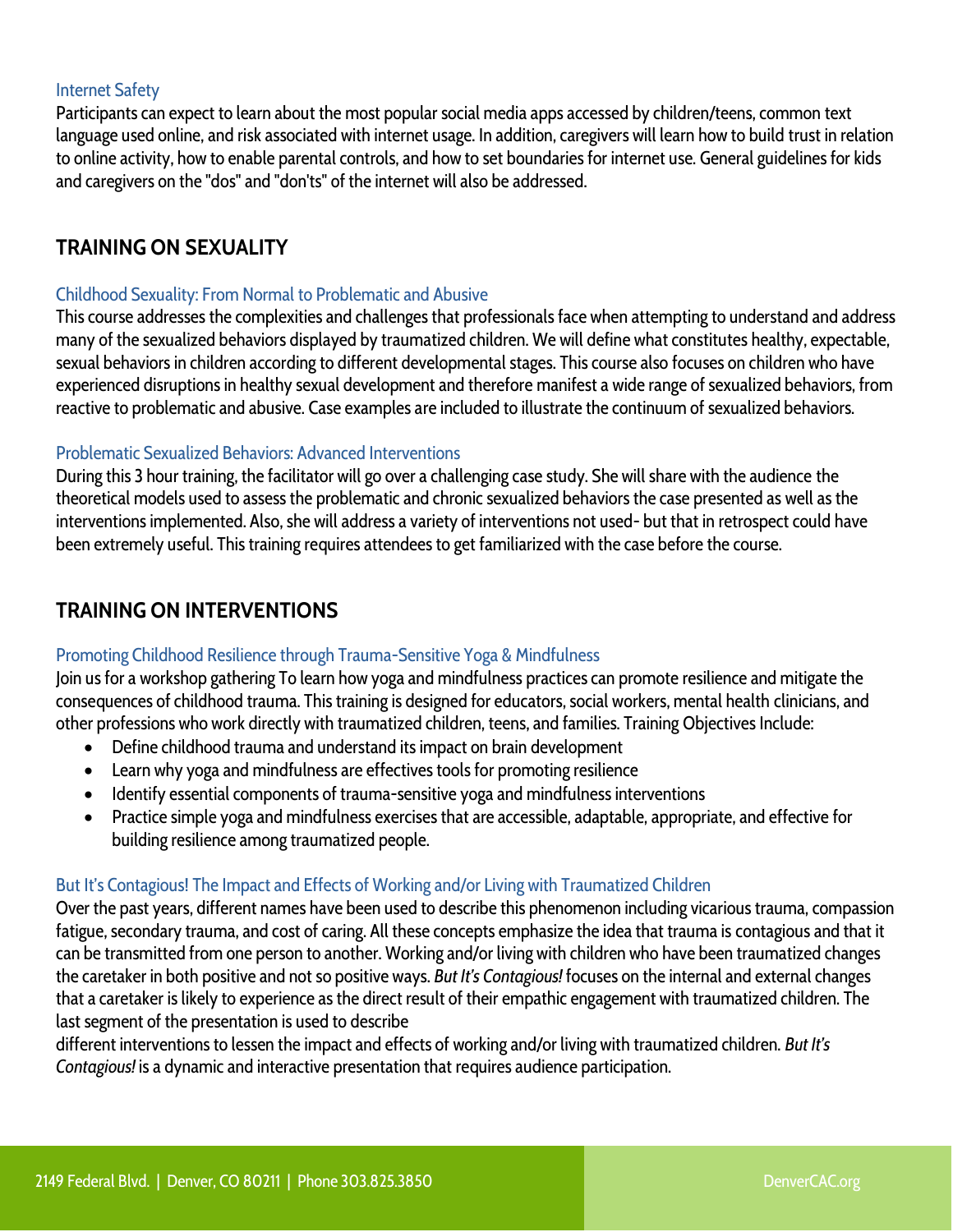# Childhood Interrupted A Developmentally Informed, Biologically Respectful Approach

A child's brain development is profoundly influenced by his or her experiences. Adverse experience such as abuse, neglect or exposure to violence can shape the organization of the brain and influence the brain's capacity to think, feel and behave. Depending on the specific time in development that a traumatic event takes place, as well as the specific nature of that experience, a range of problems can arise.

#### Mindfulness and Stress Management

This course will introduce and explore mindfulness practices and other stress management skills, focusing on those which can be easily used for relaxation and to diminish stress regardless of when or where. Mindfulness, or the practice of being consciously aware of our thoughts, emotions, and sensations in the present moment and without judgment, has been proven to help alleviate stress, and to improve focus, overall mental health and the ability to control our feelings, along with offering numerous benefits for our immune systems and physical health. Participants will learn about basic concepts of mindfulness and other coping strategies and will have the opportunity to join in guided practices. Time will also be allowed for reflection on personal needs and ways to incorporate mindfulness practice and self-care into daily life.

#### Positive Discipline for Challenging Times

With increasing demands being placed on parents and caregivers, caring for and educating children may be more challenging than ever. This webinar aims to provide information and support to parents and caregivers through sharing positive discipline strategies, exploring Conscious Discipline, and reflecting on ways in which new strategies may be applied. Participants will learn skills and strategies to effectively support children in learning, following directions, managing emotions, and building healthy relationships in and outside the home, and in hopes of promoting increased resilience for children and their caregivers.

# **VICTIM SERVICES AND CAREER TRAINING**

#### Secondary Trauma in the Workplace

Self care is necessary when maintaining a healthy relationship with yourself and is comprised of our body, mind and soul. However, due to the hustle and bustle of life, it is difficult to find time for ourselves. It is common that work related stress is a symptom of our inability to engage in self care. Through this training, we will uncover the specific types of stress such as Secondary Trauma and the effects it has on our everyday and professional life, along with strategies and techniques to combat the emotions which develop through Secondary Trauma.

#### But It's Contagious! The Impact and Effects of Working and/or Living with Traumatized Children

Over the past years, different names have been used to describe this phenomenon including vicarious trauma, compassion fatigue, secondary trauma, and cost of caring. All these concepts emphasize the idea that trauma is contagious and that it can be transmitted from one person to another. Working and/or living with children who have been traumatized changes the caretaker in both positive and not so positive ways. *But It's Contagious!* focuses on the internal and external changes that a caretaker is likely to experience as the direct result of their empathic engagement with traumatized children. The last segment of the presentation is used to describe different interventions to lessen the impact and effects of working and/or living with traumatized children. *But It's Contagious!* is a dynamic and interactive presentation that requires audience participation.

#### Coping with Anxiety and Depression

As theCOVID-19crisis extends into another year, the evolving concerns and demands that come with it may also continue to take a toll on our individual and collective mental health. Rates of anxiety and depression continue to rise and whether it is an impact on one's sleep, physical health, relationships, emotions, or everyday life, almost everyone has been changed by these new circumstances. This webinar will share information about ways to recognize and prevent symptoms of anxiety and depression during this unique time, as well as offer suggestions on how to take next steps in supporting ourselves and loved ones with ongoing stress and mental